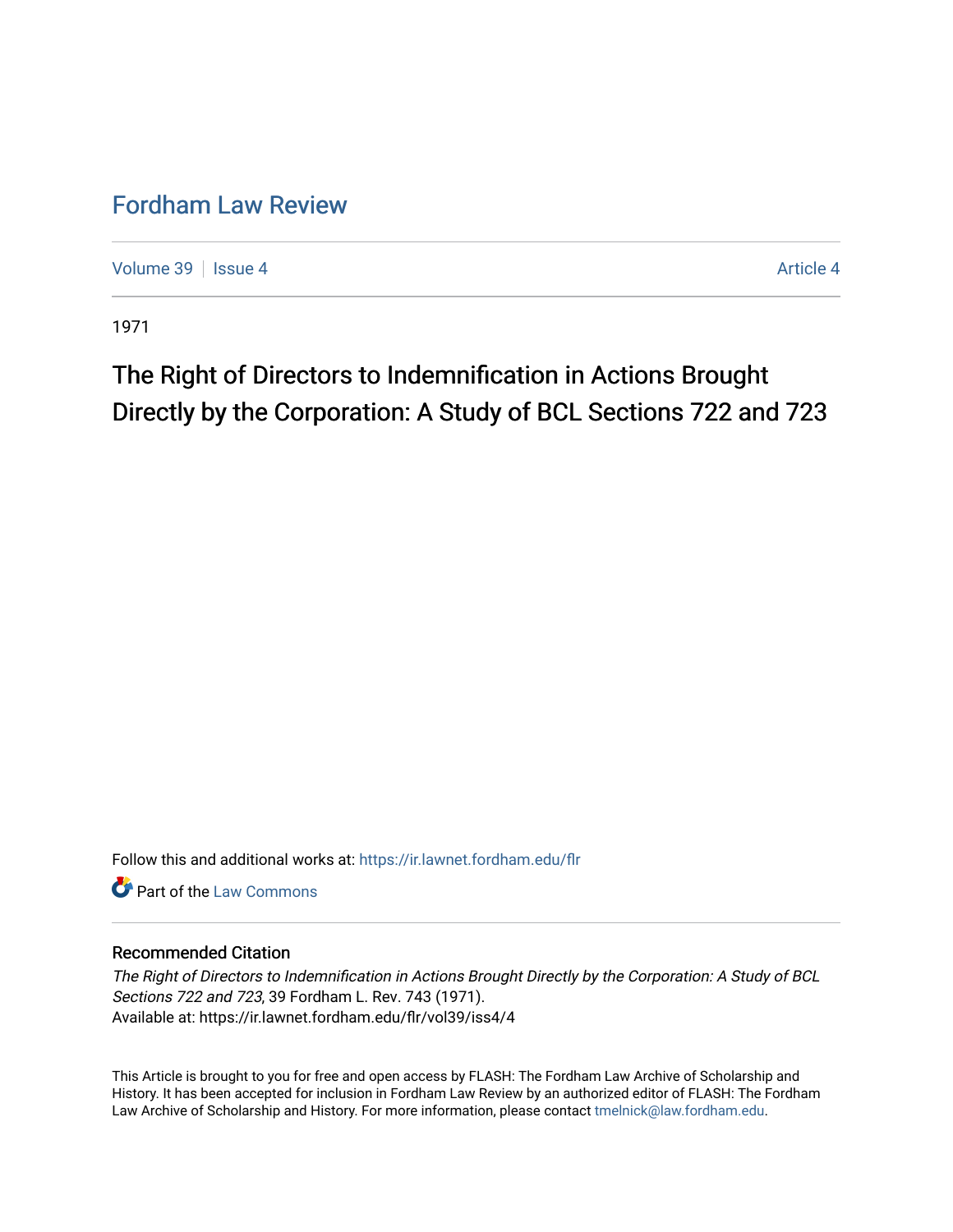## **COMMENT**

#### **THE RIGHT OF DIRECTORS TO INDEMNIFICATION IN ACTIONS BROUGHT DIRECTLY BY THE CORPORATION: A STUDY OF BCL SECTIONS 722 AND 723**

#### I. INTRODUCTION

Ever since its enactment in 1961,<sup>1</sup> the New York Business Corporation Law (BCL) has been praised by commentators.<sup>2</sup> The sections on indemnification of officers, directors, and employees have especially been singled out as comprising a comprehensive example of legislative art.3 For example, according to one commentator, the BCL "probably constitutes the most advanced and realistic approach to the problem of indemnifying corporate directors and officers."<sup>4</sup> The basic provisions authorizing indemnification are embodied in sections **7225** and **723. <sup>6</sup>**Both sections are drafted in permissive terms in that they allow a corporation to indemnify a director if it so chooses. Such indemnification must be made either by a vote of a quorum of the board of directors "who are not parties to such action or proceeding upon a finding that the director **...** has met the standard of conduct set forth in section 722 or 723 . . .<sup>17</sup> or, if a quorum is not obtainable with due diligence, by the board acting upon the opinion of independent legal counsel or by vote of the shareholders.<sup>8</sup> However, the option of sections **722** and 723 becomes a mandate when read together with sections 724 and 725. Section 724 provides that "[a] person who has been wholly successful, on the merits or otherwise... *shall* be entitled to indemnification as authorized in [sections 722 and **723].'\*** Section **725** provides for the mandatory award of indemnification by a court to the extent authorized by sections 722 and **723** "[n]otwithstanding the failure of a corporation to provide indemnification, and despite any contrary resolution of the board or

**1.** Law of April 24, **1961,** ch. 855, **[1961)** N.Y. Laws 184th Sess. **2356.**

2. **E.g.,** Andrews, New York Business Corporation Law, **27** Albany L. Rev. 202 (1963); Folk, Corporation Statutes: 1959-1966, 1966 Duke L.J. **875;** Kessler. The New York Business Corporation Law, **36** St. John's L. Rev. 1 (1961); Macchiarola, The Close Corporation and the New York Business Corporation Law-After Five Years, 6 Am. Bus. L.J. 655 (1968); Stevens, New York Business Corporation Law of **1961,** 47 Cornell L.Q. 141 (1962).

3. See 13 W. Fletcher, Cyclopedia of the Law of Private Corporations § 6045.2 (rev. perm. ed. 1970); H. Henn, Law of Corporations **§ 380 (2d** ed. 1970); Cheek, Control of Corporate Indemnification: A Proposed Statute, 22 Vand. L. Rev. 255 (1969); Sebring, Recent Legislative Changes in the Law of Indemnification of Directors, Officers and Others, 23 Bus. Law. 95 (1967).

- 4. 13 W. Fletcher, supra note **3, §** 6045.2 (footnote omitted).
- **S.** N.Y. Bus. Corp. Law **§ 722** (McKinney **1963).**
- **6. Id. § 723.**
- **7.** Id. § **724(b)(1).**
- **8.** Id. **§** 724 (b)(2).
- **9. Id. §** 724(a) (emphasis added).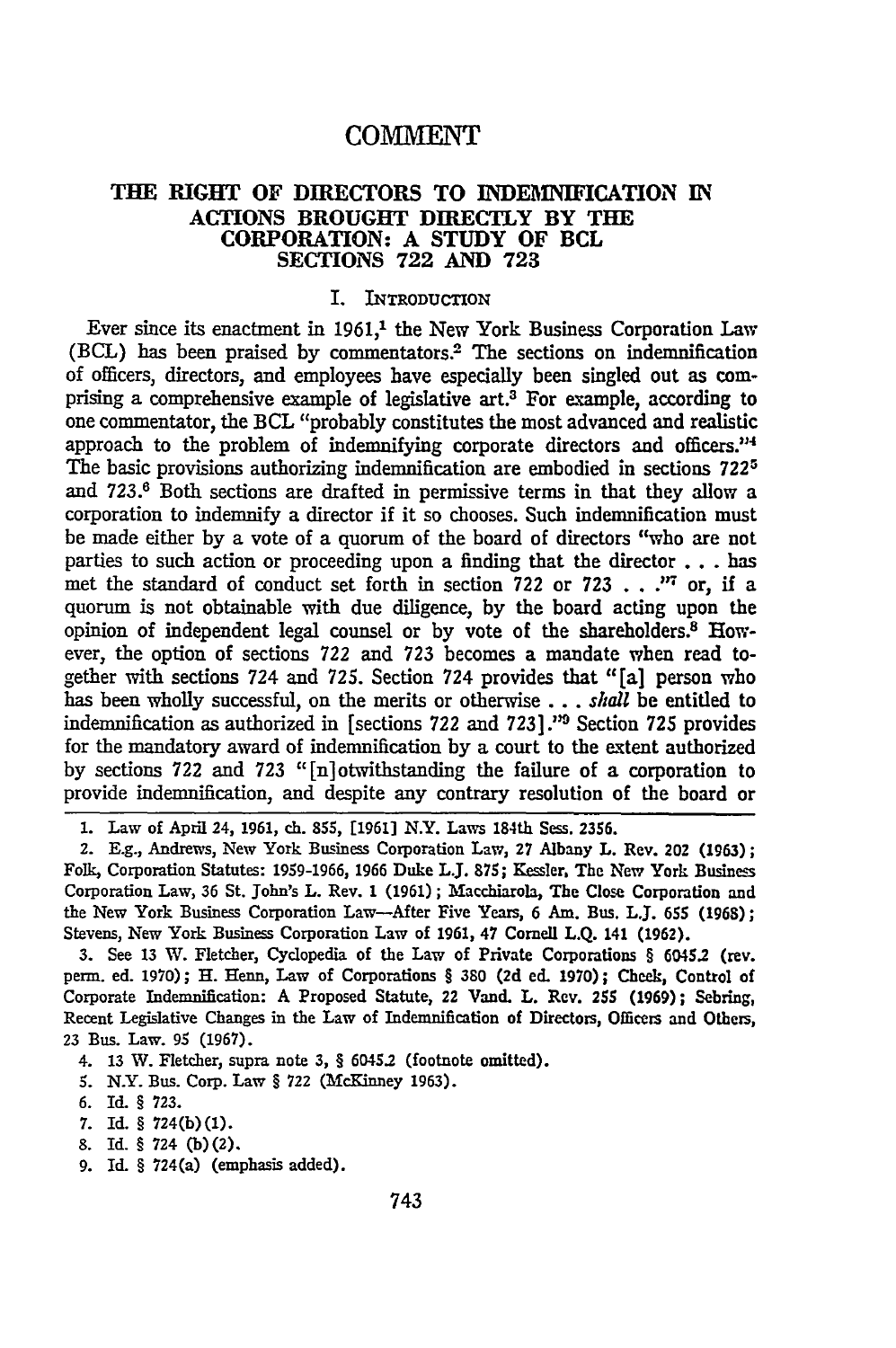of the shareholders . **. . ."10** The result is that indemnification under sections 722 and 723 may, in fact, become mandatory notwithstanding the permissive phraseology of the sections.

If a director has a right of indemnification for the defense of an action brought directly by the corporation, it must be found in either section **722** or section 723.11 Were it not for the Legislative Comments this right would seem to fall naturally into section *722* which authorizes indemnification "in actions by or in the right of a corporation **....** "12 However, the Legislative Comment to section *722,* despite the plain language of the statute, states that the section is to apply to "derivative actions only."13 Section 723, on the other hand, authorizes the indemnification of directors for actions "other than [those brought] by or in the right of the corporation **...** .<sup>,114</sup> The Comment to section 723, however, indicates it is to apply to "non-derivative" actions.<sup>15</sup> The Comments thus speak of a distinction between "derivative" and "non-derivative" actions as being the key to the distinction between the sections.<sup>10</sup> Derivative actions have variously been referred to as "actions 'in the right of the corporation', 'secondary actions by shareholders', or 'actions to enforce a secondary right on the part of shareholders.' "<sup>17</sup> Consequently, the usual definitions of the word "derivative" do not encompass the direct action by the corporation. The question then arises as to which, if either, of these two sections is **ap**plicable when a director is sued, not derivatively, but directly by the corporation. To answer this question the conflict between the language of section 722 and its Comment must be resolved and the relationship between sections *722* and **723** understood. This comment will deal with the rights of a director to

**10.** Id. § 725(a). Under this section, indemnification will be denied if such award would "be inconsistent with a corporate provision disallowing indemnification, or otherwise limiting it, in effect at the time of the accrual of the cause of action asserted in the action or proceeding in which the expenses were incurred or other amounts were paid . **.. ."** Legislative Comment to N.Y. Bus. Corp. Law § **725,** at 947 (McKinney **1963)** (citation omitted). For other provisions specifically limiting indemnification, see N.Y. Bus. Corp. Law § **726(b) (1)** (McKinney **1963)** (indemnification inconsistent with the law of the state of incorporation of a foreign corporation); id. § **726(b)** (2) (same as Legislative Comment to § **725,** supra); id. § **726(b) (3)** (award inconsistent with court approved settlement).

**11.** Under New York law a corporation cannot provide for indemnification which would be inconsistent with the statutory provisions. N.Y. Bus. Corp. Law § **721** (McKinney 1963).

12. Id. § 722. Section 722 of the BCL authorizes such indemnification where the director has not been adjudged to have breached his fiduciary duty to the corporation.

13. Legislative Comment to N.Y. Bus. Corp. Law § **722** (McKinney 1963).

14. Id. § 723. Under section **722** indemnification shall not include amounts paid In settlement. N.Y. Bus. Corp. Law § **722(b) (1). If** settlement is without court approval, Indemnification shall not include expenses incurred in defending that action. **Id.** § **722(b)** (2). Section **723,** on the other hand, contains no such limitations, but does require the director to have acted in good faith. Id. § 723(a).

**15.** Legislative Comment to N.Y. Bus. Corp. Law § **723** (McKinney **1963).**

**16.** Compare Legislative Comment to N.Y. Bus. Corp. Law § **722** (McKinney 1963), with Legislative Comment to N.Y. Bus. Corp. Law § **723** (McKinney **1963).**

**17.** H. Henn, supra note **3,** § **358,** at 751. See also N.Y. Bus. Corp. Law **9** 626(a) (McKinney **1963).**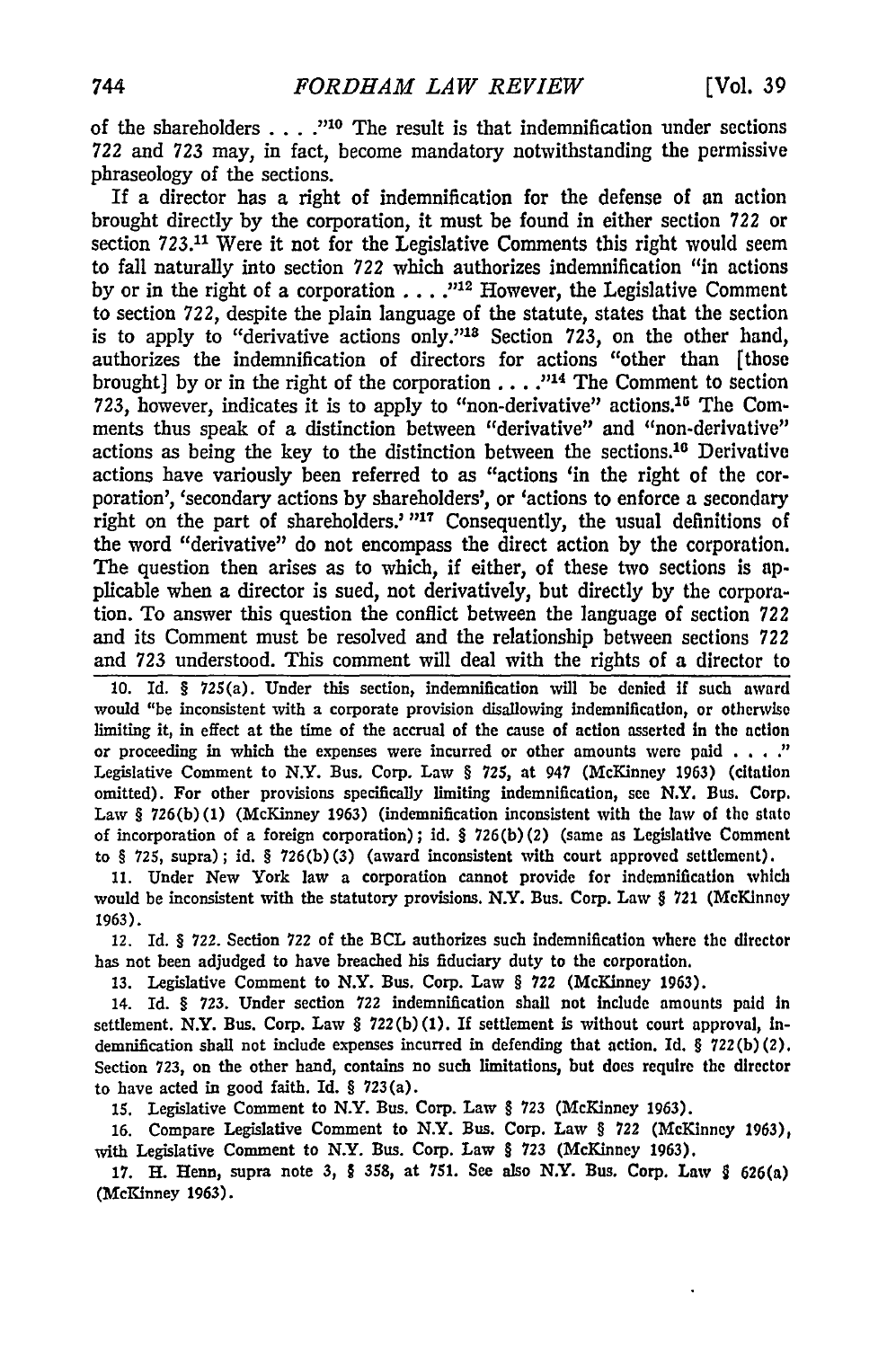secure indemnification from his corporation in an action brought **by** the corporation itself.

#### **H.** COMMON **LAW**

Prior to the advent of the codification of directors' rights of indemnification there was much uncertainty as to whether a director was entitled to reimbursement for the defense of an action brought against him. The certificate of incorporation, the by-laws, a resolution, or an agreement approved **by** a majority of disinterested shareholders could create a *power* of indemnification in the corporation at common law.<sup>18</sup> This *power* would become a *duty* to indemnify if the corporation then agreed to pay the legal expenses of the directors.10

Absent such an agreement, the existence of the right seemed to depend upon the benefit which accrued to the corporation as a result of the defense.<sup>20</sup> Although there are few cases on the subject, $21$  a successful defense of the action seemed to play a major role in the determination of the existence of a benefit. If the director was unsuccessful there would seem to be no reason for the corporation to be required to indemnify him.22 In *McCourt v. Singers-Bigger,* unsuccessful directors were denied indemnification because "[t]hey did nothing to recover or save a trust fund, or to prevent its waste or dissipation, but everything in their power to prevent its recovery or restitution to its original owner. Their proceedings, while in the name of the old company.., were adversary to its equitable rights." $24$  The mere fact that the director was unsuccessful. however, did not preclude the courts from finding that a benefit existed and thus granting indemnification. In *Kanneberg v. Evangelical Creed Congregation,25* the corporation, in good faith, had hired attorneys to defend an action brought against the directors. When the defense failed, the attorneys brought an action against the corporation for their fees. The trial court held the directors to be individually liable for the attorneys' fees, rather than the corporation.20 The Wisconsin Supreme Court reversed, holding that the contract with the attorneys had been executed "to the benefit of the corporation in the sense

18. H. Henn, supra note 3, § 379, at 803.

19. Id.

20. See Wickersham v. Crittenden, 106 Cal. 329, 39 P. 603 (1895); Godley v. Crandall & Godley Co., 181 **App.** Div. 75, **168** N.Y.S. 251 (1st Dep't 1917), afPd mem., **227** N.Y. **656, 126** N.E. **908** (1920); New York Dock Co. v. McCollum, 173 Misc. 106, 16 **N.YS.2d <sup>844</sup>** (Sup. Ct. 1939); Griesse v. Lang, 37 Ohio **App.** 553, 175 N.E. 222 (1931). Contra, Solimine v. Hollander, **129** N.J. **Eq.** 264, 19 A.2d 344 (Ch. 1941). See generally H. Henn, supra note 3, § 379, at **803.**

21. See Comment, Corporations-Indemnification of Management for Litigation Expenses, **52** MIch. L. Rev. **1023,** 1025 (1954).

22. **G.** Washington, Corporate Executives' Compensation 334 (1942).

**23.** 145 **F. 103** (8th Cir. **1906).**

24. Id. at 114; see General Mortgage & Loan Corp. v. Guaranty Mortgage & Sec. Corp., 264 Mass. 253, **162** N.E. 319 (1928); McConnell v. Combination Mining & Milling Co., **31** Mont 563, **79** P. 248 (1905).

25. 146 Wis. 610, 131 N.W. 353 (1911).

26. Id. at 616, 131 N.W. at 355.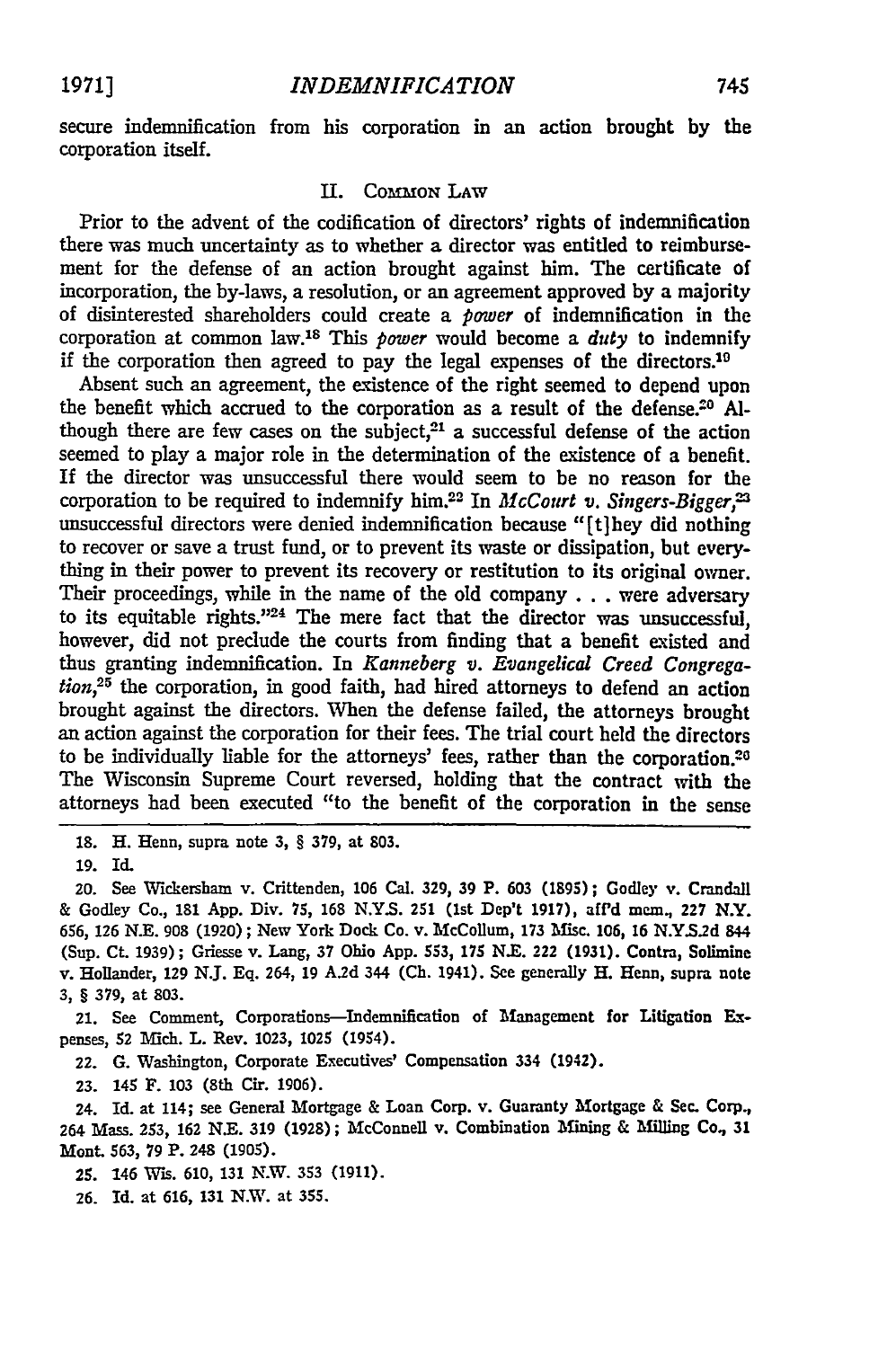that it received the services rendered and needed under the circumstances." $27$ In *Esposito v. Riverside Sand & Gravel Co.,28* the court allowed indemnification in an action for the appointment of both a temporary and permanent receiver defended by a director. Although the director was successful in resisting the appointment, the court indicated that this was not essential to his indemnification, stating that: "Whether these prayers could have legally been granted or not, the practical danger to the corporation cannot be pronounced so negligible that it could well have ignored the plaintiff's suit . . . .<sup>129</sup>

Following the benefit theory, New York also allowed indemnification for an unsuccessful defense. In *Godley v. Crandall & Godley Co.,30* plaintiff sought to force repayment of counsel fees paid by the corporation to the directors in resisting the appointment of a receiver. The court held that: "Cases may arise ... where the interests of the corporation are injuriously threatened by such a suit, or by some incidental relief sought therein. In such a case the directors may properly employ and pay counsel in behalf of the corporation . . . .<sup>1031</sup>

Where the director was successful in his defense and the corporation received no benefit there was a split in the authorities as to whether the director was entitled to indemnification. In *Figge v. Bergenthal,82* the Wisconsin Supreme Court implied that success, not benefit, was the criterion in saying that "if no case is made against defendants it is not improper or unjust that the corporation should pay for the defense of the action."<sup>33</sup> New Jersey followed the reasoning of *Figge in Solimine v. Hollander.84* There it was held that a director who had successfully defended a suit on the merits was entitled to reimbursement by the corporation. Although finding that benefit had inured to the corporation,  $a$ <sup>15</sup> the court stated that is was not holding "that the fact of benefit to the company is an element of the directors' right to reimbursement or indemnification **...**.<sup>1230</sup> A major justification given by the court for the existence of this right was the weight it would have in convincing businessmen to accept corporate directorships. "[T]he right to reimbursement is a circumstance that would actuate and induce responsible business men *[sic]* to accept the post of directors, the emoluments of which would otherwise never be commensurate with the risk of

**27. Id.**

28. **287** Mass. 185, 191 N.E. 363 (1934).

**29.** Id. at 187, 191 N.E. at 364.

*30.* **181 App.** Div. 75, **168 N.Y.S. 251** (1st Dep't **1917),** aff'd mem., **227** N.Y. 656, **126** N.E. **908 (1920).**

31. Id. at 78, 168 N.Y.S. at 254. In Albrecht, Maguire & Co. v. General Plastics, Inc., 256 App. Div. 134, 9 N.Y.S.2d 415 (4th Dep't), aff'd mem., **280** N.Y. 840, 21 N.E.2d 887 (1939), unsuccessful directors were awarded indemnification because "[tlbe interests of the corporation were sufficiently threatened . . . as to warrant the employment of counsel to defend it." Id. at 139, 9 N.Y.S.2d at 420.

32. 130 Wis. 594, 109 N.W. **581** (1906).

33. Id. at 625, 109 N.W. at 592.

34. **129 N.J. Eq.** 264, **19 A.2d** 344 **(Ch.** 1941).

35. The benefit derived **by** the corporation was the demonstration to the Investing public of the honesty of the corporate management. **Id.** at 271, 19 **A.2d** at 347.

**36.** Id. at 272, 19 A.2d at 348; see Mooney v. Willys-Overland Motors, Inc., 204 **F.2d 888** (3rd Cir. 1953); In re **E.C.** Warner Co., **232** Minn. **207,** 45 **N.W.2d** 388 **(1950).**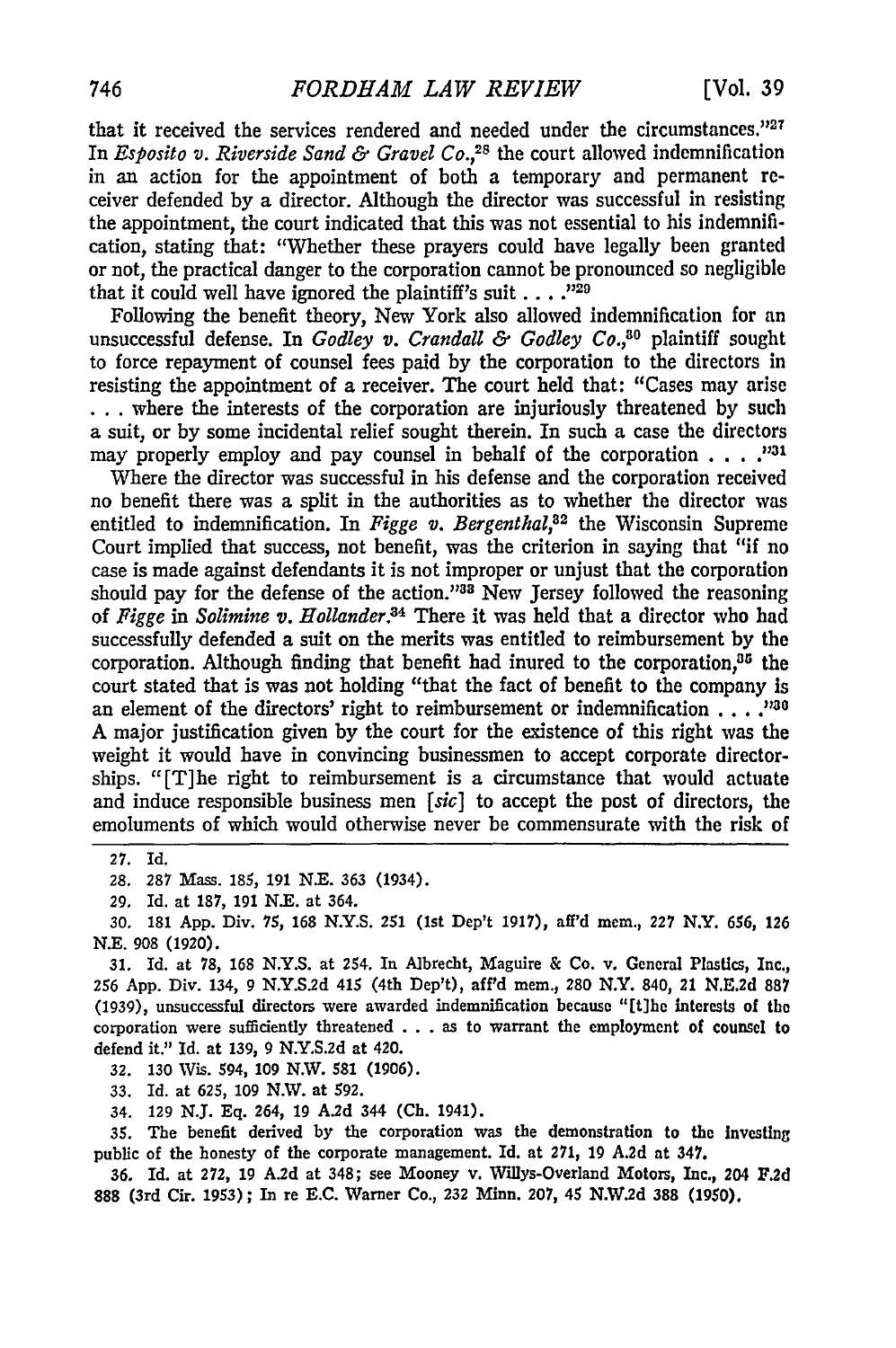loss involved in paying out of their own pocket the costs involved in defending their conduct."37

However, in *Griesse v. Lang,88* payment was denied by the Ohio Court of Appeals after the successful defense of a stockholder's derivative action because the corporation had received no benefit from the legal services. New York has followed the strict benefit theory as applied in *Griesse. In New York Dock Co. v. McColluM,89* it was held that a successful director was not entitled to reimbursement unless "he has conserved some substantial interest of the corporation which otherwise might have been conserved, or has brought some definite benefit to the corporation which otherwise might have been missed  $\dots$ .  $\cdot$  <sup>140</sup> In *McCollum*, the corporation had brought the action seeking a declaratory judgment that it was not legally obligated to pay or reimburse legal expenses incurred by the directors in the successful defense of a stockholder's derivative action. The court reasoned that although the rule of indemnity might be a rule of law in a principal-agent relationship, it was only a rule of guidance in the corporation-director relationship because "a director of a corporation is not an agent either of the corporation or of its stockholders, except in a convenient rhetorical sense **. .** . **2 11** Thus the matter rested on whether the corporation itself benefited from this defense. Defendant-directors in *McCollum* argued that a benefit did accrue since the corporation was attacked as well as the directors. But the court stated that "[t]he sins alleged were the sins of the directors against the corporation  $\ldots$ .  $\ldots$  <sup>342</sup> and therefore found this argument to be insubstantial.

Thus, prior to the enactment of corrective legislation in 1941,<sup>43</sup> New York, as evidenced by *McCollum,* strictly followed the benefit theory, preventing a director from receiving indemnification if it was determined that, regardless of the outcome of the action, the corporation had received no benefit from the defense. It would be difficult to conceive of a case in which the defense of an action brought directly by a corporation against a director would inure to the corporation's benefit. Therefore, prior to the enactment of legislation, it would

40. **Id.** at 111, 16 N.Y.S.2d at 849. See generally Drivas v. Lekas, 182 Misc. **567,** 48 **N.Y.S.2d 785** (Sup. Ct. 1944); Neuberger v. Barrett, **180** Misc. 222, 39 **N.YS.2d 575** (Sup. Ct. 1942); Heller v. Boylan, **29** N.Y.S.2d **653** (Sup. **CL** 1941).

41. **173** Misc. at **109, 16** N.Y.S.2d at 847. But see Bishop, Current Status of Corporate Directors' Right to Indemnification, 69 Harv. L. Rev. **1057 (1956).** "When a director acts for his corporation in dealing with outsiders, the relationship between him and the corporation is that of principal and agent. It is well established that there is an implied promise on the part of a principal to indemnify his agent for losses which are the 'direct and natural consequence of the execution of the agency'-including not only counsel fees expended in litigation based on such acts, but damages which an agent acting in good faith may be compelled to pay third persons upon a determination that his conduct was wrongful. The rule should be no less applicable because the principal happens to be a corporation and the agent one of its directors .**..** ." Id. at 1065 (footnotes omitted).

42. **173** Misc. at **111,** 16 N.Y.S.2d at 849.

43. See notes 45 & 46 infra.

**<sup>37.</sup>** 129 N.J. Eq. at **272,** 19 A.2d at 348.

**<sup>38. 37</sup>** Ohio App. **553, 175** N.E. 222 **(1931).**

**<sup>39. 173</sup>** Misc. **106,** 16 **N.Y.S.2d** 844 (Sup. **CL** 1939).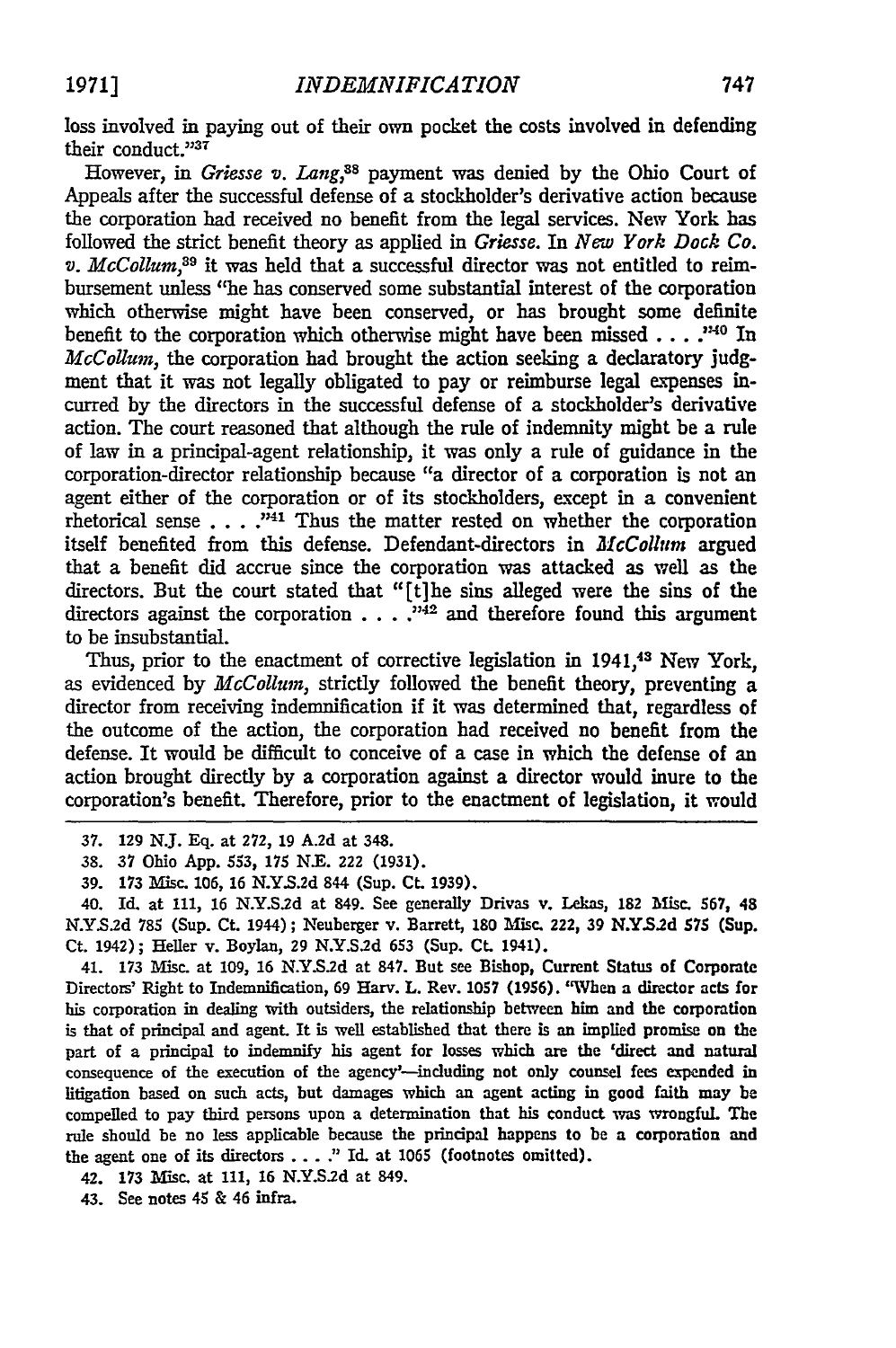seem that there was no right of indemnification in New York in an action brought directly by the corporation.

#### III. LEGISLATIVE HISTORY

#### *A. General Corporation Law*

In order to overcome the effects of the *McCollum* decision, the New York legislature found it necessary<sup>44</sup> to enact sections  $27 - a^{45}$  and  $61 - a^{40}$  of the General Corporation Law (GCL). Section 27-a was essentially a permissive provision which allowed a corporation to grant its directors the right of indemnification through the certificate of incorporation, by-laws, or a shareholder resolution. Thus a corporation could assure itself of not losing potential directors because of possible liability by providing for their complete indemnification.<sup>47</sup> The facts of the *McCollum* case, however, came more precisely within the scope of section 61-a. Where a corporation chose not to indemnify a director, this section provided for mandatory assessment of expenses for a successful defense made by a director of an action brought "by the corporation, or brought in its behalf by ... one or more stockholders .... **148** The "benefit to the corporation" doctrine was eliminated,<sup>49</sup> and even the defense of an action brought

44. See Recommendation of the Law Revision Commission to the Legislature, 1945 N.Y. Legis. Doc. No. **65(E),** at **9; 13** W. Fletcher, supra note **3,** § 6045.2, at 578.

45. Law of April 2, 1941, ch. **209,** § **1** [1941] N.Y. Laws 164th Sess. **813.** Section 27-a read as follows: "The certificate of incorporation of a corporation or other certificate **filed** pursuant to law or the by-laws of a corporation or a resolution in a specific case or an amendment to any of the foregoing, adopted **by** the vote of the holders of record of a majority of the outstanding shares at the time entitled to vote for the election of directors **.. .** may provide that each director of the corporation shall be indemnified **by** the corporation against expenses actually and necessarily incurred **by** him in connection with **the** defense of any action, suit or proceeding in which he is made a party **by** reason of his being or having been a director of the corporation, except in relation to matters **as** to which he shall **be** adjudged in such action, suit or proceeding to be liable for negligence or misconduct in the performance of his duties as such director **. . . ."** Id. at 814.

46. Law of April 14, 1941, ch. **350,** § 1 [1941] N.Y. Laws 164th Sess. 1034 (repealed 1945). Section 61-a read as follows: "In any action, suit or proceeding against one or more officers or directors, or former officers or directors, of a corporation, domestic or foreign, brought **by** the corporation or brought in its behalf **by . . .** one or more stockholders **.. .** and whether brought under the provisions of this article or otherwise, the reasonable expenses, including attorneys [sic] fees, of any party plaintiff or party defendant Incurred **in** connection with the successful prosecution or defense of such action, suit or proceeding shall be assessed upon the corporation **... ."** Id. at **1035.**

47. The fear of losing potential directors was expressed in Solimine v. Hollander, **129 N.J. Eq.** 264, **19 A.2d** 344 **(Ch.** 1941).

48. Law of April 14, 1941, ch. **350,** *§* **1** [1941] N.Y. Laws 164th Sess. 1034 (repealed 1945).

49. Despite the passage of legislation to override the effects of McCollum (see Recommendation of the Law Revision Commission to the Legislature, supra note 44, at 9; **13** W. Fletcher, supra note 3, § 6045.2, at 578), New York persisted in the use of the benefit theory. n Drivas v. Lekas, **182** Misc. **567,** 48 N.Y.S.2d **785** (Sup. Ct. 1944), the court stated: **"If** the benefit to the corporation is the test, as seems to be thus indicated, these defendants do not show that their success has benefited the corporation." **Id.** at **\$70,** 48 N.Y.S.2d at **787.**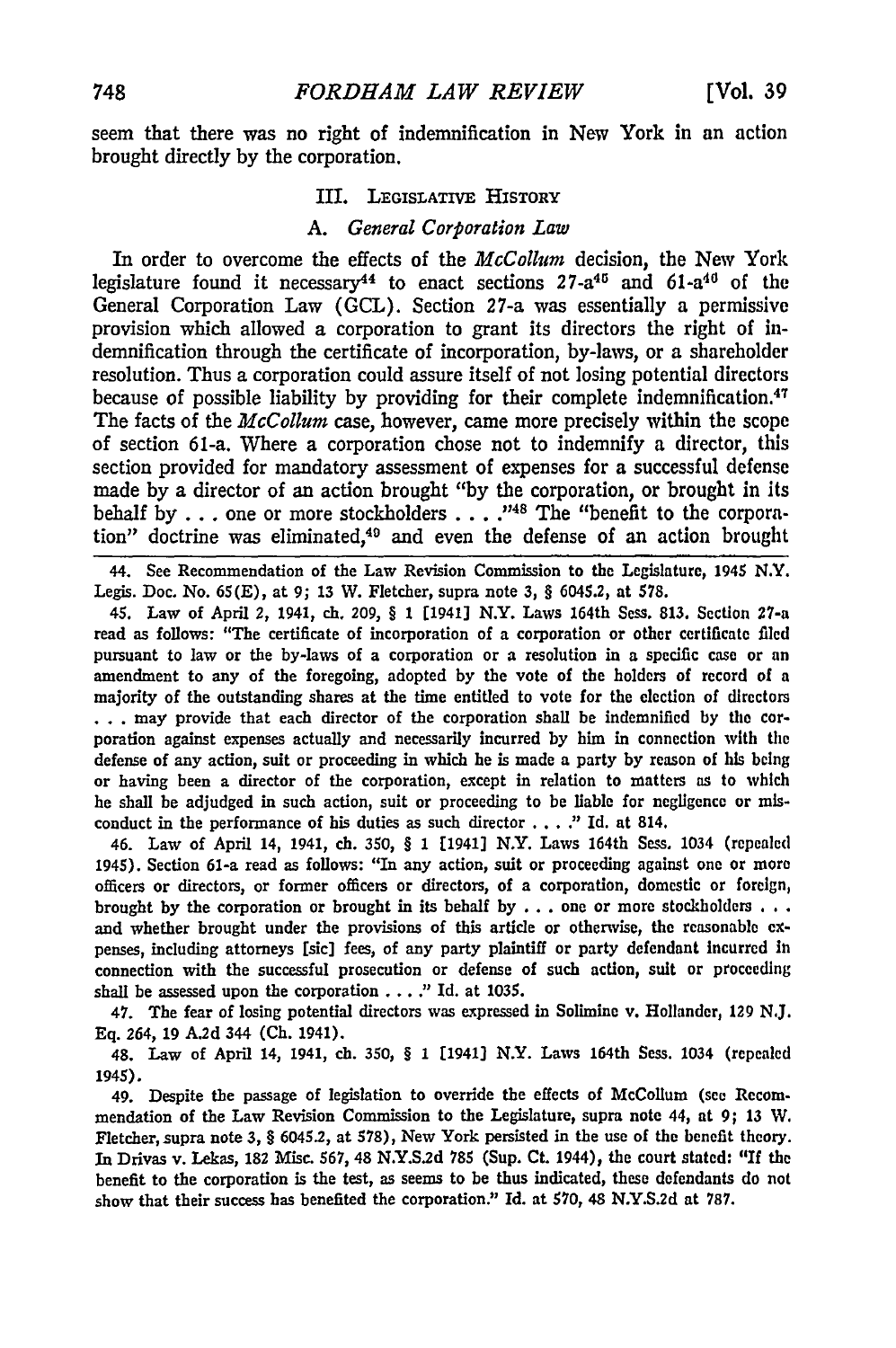directly by the corporation had to be indemnified if the defense proved to be successful.<sup>50</sup> Thus the 1941 amendments clearly recognized the difference between a "derivative" action and a "direct" action **by** the corporation and made it clear that if no contractual indemnification was available, the successful defense of a suit would assure the director of reimbursement in both types of actions.51

In 1945 the legislature set out to correct some inconsistencies in the sections.<sup>52</sup> The major inconsistency was that section 61-a was "mandatory" in providing that the court was to assess a corporation the reasonable expenses of a successful defense despite any previous adoption by the shareholders of a more limited provision under the "permissive" section 27-a.53 The Law Revision Commission thought that otherwise the sections were not basically inconsistent but did differ in important respects.<sup>54</sup> The difference in the type of action covered was that section 27-a applied to "any action, suit or proceeding" to which the defendant was a party "by reason of his being or having been a director"<sup>55</sup> and section 61-a applied to "any action, suit or proceeding... brought by the corporation, or brought in its behalf by... one or more stockholders **.... .5** The Commission noted that the language in section 27-a was broader and suggested it might potentially cover certain situations not covered by section 61-a.<sup>57</sup> It is dear, therefore, that the language "any action, suit or proceeding" encompassed the language "any action brought by the corporation."

The result of the Commission's labors was the modification of section 27-a and its renumbering as section **6358** and the incorporation of the provisions of section 61-a into sections 64 through 67.<sup>59</sup> In suggesting the changes, the Commission's primary concern was the defense of actions "where the gravamen of the action or proceeding is something done or omitted to be done which, it is claimed, was not in the ordinary course of business and therefore constitutes

**50.** Law of April 14, 1941, ch. 350, § **1** [1941] N.Y. Laws 164th Sess. 1034 (repealed 1945). The effect, however, of the McCollum decision and its benefit to the corporation test persisted as late as 1944. See note 49 supra.

**51.** Despite the plain language of § 61-a, the New York Court of Appeals 13 years later said of the 1941 amendments: "Obviously, the Legislature was talking about the financial difficulties that had befallen certain corporate directors.. **.** when they were sued, individually, in stockholders' suits **... .'** Schwarz v. General Aniline **&** Film Corp., *305* N.Y. 395, 401, **113** N.E.2d 533, **S35 (1953).**

52. See Recommendation of the New York Law Revision Commission to the Legislature, supra note 44, at **9-10:** "The proposed act is designed to make the two statutes consistent so far as possible, having due regard to the basic difference in their theory ... ." **Id. See** also **13** W. Fletcher, supra note 3, § 6045.2, at **580** n.2.

**53.** See Report of the New York Law Revision Commission, 1945 N.Y. Legis. Doc. No. **65(E),** at **30.**

54. Id.

**55.** Law of April 2, 1941, ch. 209, § **1** [1941] N.Y. Laws 164th Sess. **813.**

**56.** Law of April 14, 1941, ch. **350,** § 1 [1941] N.Y. Laws 164th Sess. 1034 (repealed 1945).

**57.** Report of the New York Law Revision Commission, **supra** note **53,** at **31.**

58. Law of April **18,** 1945, ch. **869,** § **1** [1945] N.Y. Laws 168th Sess. **1971.**

**59.** Id. **§** 2, at **1972** n.\*\*.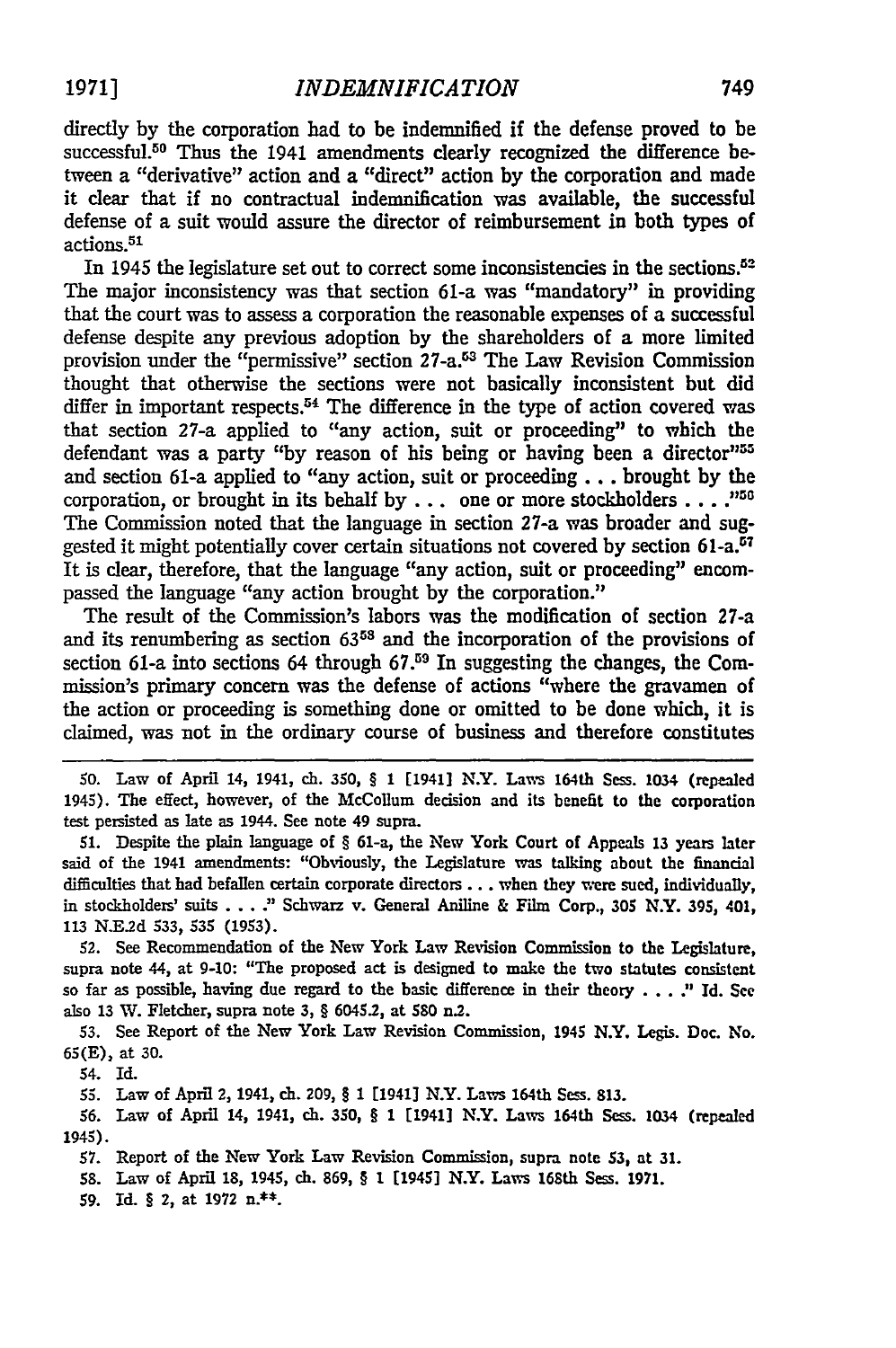a breach of duty to the corporation . . . . "<sup>60</sup> Noting the existence of a fiduciary relationship and yet realizing that their interests may not be one and the same, the Commission recommended changes "to make available a simple and flexible machinery by which an official of a corporation.., subjected to the expense of litigation, may obtain reimbursement therefor in a manner calculated to protect his interests and those of the corporation involved."<sup>61</sup>

The new sections 63 and 64 both applied to "any action, suit or proceeding" where the defendant "is or was a director."<sup>02</sup> The Law Revision Commission's aim of consistency seems to have been frustrated since section 63 remained permissive while section 64 remained mandatory.<sup>63</sup> On the other hand, the difference in the language of applicability was eliminated, with the result that the language of both sections included a direct action by the corporation.<sup>04</sup> A few minor inconsistencies remained, however. In a footnote to the section repealing section 61-a, the legislature noted that "[a] **11** of the essential provisions of section 61-a which regulate the granting of allowances in actions *brought on behalf of a corporation* are incorporated in new sections **64-67** . **. . .**"o This thinking was reiterated in *Schwarz v. General Aniline & Film Corp.,0 <sup>0</sup>*where the court of appeals referred to the whole of article 6-A (of which sections 63 and 64 were a part) as representing "legislative and professional thinking as to *stockholders' suits* . . . . "<sup>67</sup>

#### *B. Business Corporation Law*

In the 1945 amendments to the **GCL68** the legislature had emphasized the application of the indemnification statutes to derivative actions. On the other hand, the Joint Committee which did much of the research for the Business Corporation Law was primarily concerned with the possibility that sections 63 and 64 were not applicable to an action brought **by** an outside third party against a director.<sup>69</sup> For this reason it was recommended that a new section be

**60.** Report of the New York Law Revision Commission, supra note 53, at 20; see **3** W. Fletcher, supra note **3,** § 838.

61. Recommendation of the New York Law Revision Commission to the Legislature, supra note 44, at 10.

62. Compare Law of April 18, 1945, ch. 869, § 1 [1945] N.Y. Laws 168th Sess. 1971, with id. § 4.

63. See notes 52 & **53** supra, and accompanying text.

64. See text following note **57** supra.

65. Law of April **18,** 1945, ch. 869, § 2 [1945] N.Y. Laws 168th Ses. 1972 **n.\*\*** (emphasis added).

66. 305 N.Y. 395, 133 N.E.2d 533 (1953).

67. Id. at 403, 113 N.E.2d at 536 (emphasis added).

68. See Law of April 18, 1945, ch. 869, § 2 [1945] N.Y. Laws 168th Sess. 1972 n.\*\*.

69. 10 New York (State) Legislature Joint Committee to Study Revision of Corporation Laws-Documents--Summary of Researcher's Report-132 (1959) [hereinafter cited as Documents]. The Tentative Reviser's Notes stated: "There is serious question whether directors . . . are reimbursable under the present law for expenses . . . incurred in the defense of suits brought by third party outsiders **....** *1"* **Id.** at **3.** The Joint Committee stated that the New York Court of Appeals had suggested sections 63 through **68** of the **GCL** were "designed solely with the derivative action in contemplation." Id.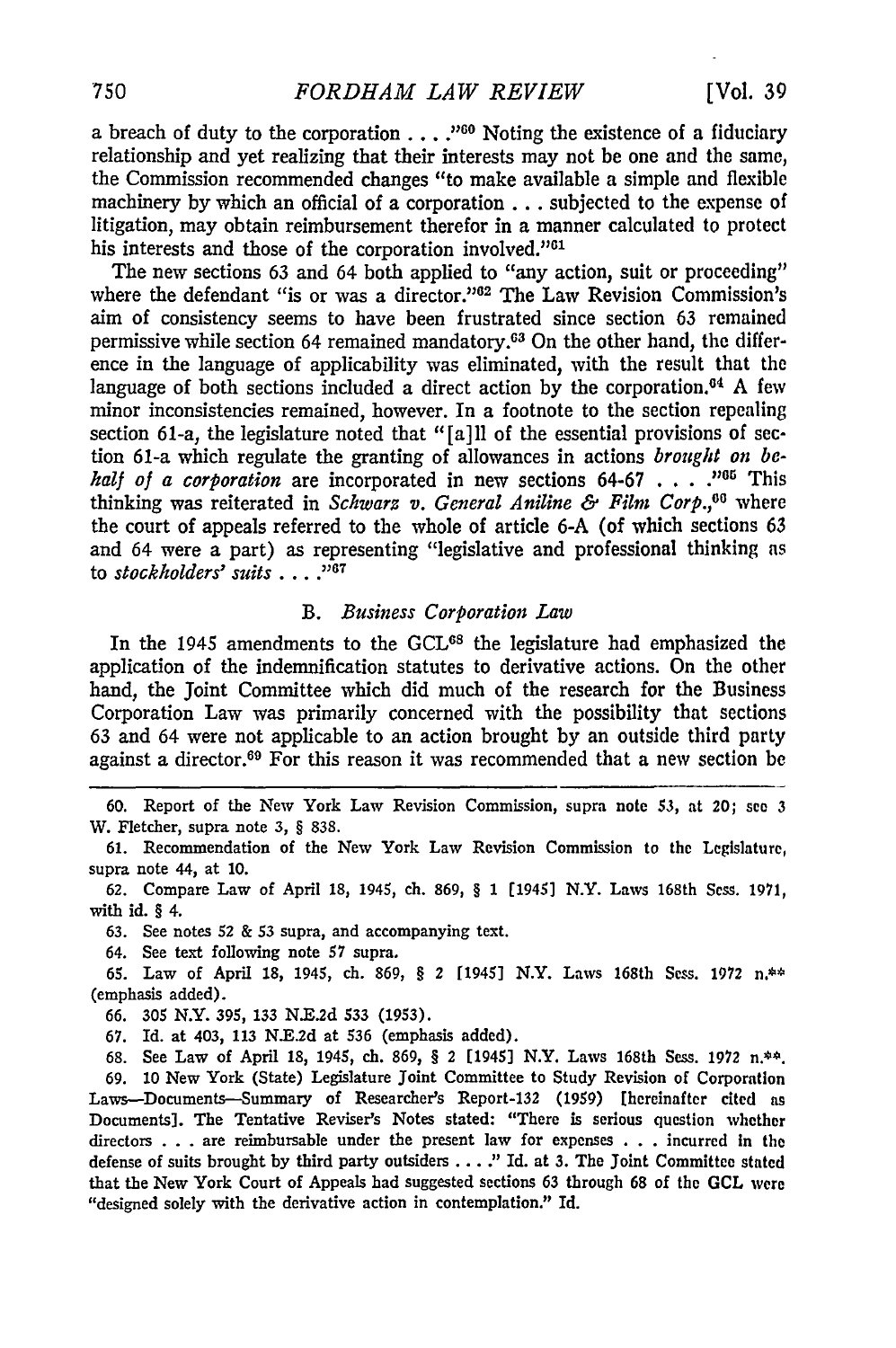added which authorized indemnification for actions brought **by** third persons.70

The Working Draft of the BCL prepared by the Joint Committee empowered the corporation, in the section which eventually became section 722, to provide for indemnification in "any action, suit or proceeding."<sup>71</sup> As such, it was identical to section **63** of the **GCL72** and consequently failed to solve the problem of whether indemnification was proper in actions brought by third parties. Therefore, a new section was created which solved this problem by providing for such indemnification.<sup>73</sup> This new section became section  $723$ .<sup>74</sup> Thus, the joint Committee's aim of providing for indemnification in actions by third parties was realized early in the preliminary drafts. However, the confusion engendered in the 1945 amendments was continued by the use of the term "derivative action" in the Reviser's Notes referring to the applicability of section 722.

The conflict between the words of section **722** and the Reviser's Notes first arose in the Tentative Staff Draft. There the words "by or in the right of the corporation" were substituted for "any action, suit or proceeding."<sup>15</sup> On the other hand, the Reviser's Notes stated: "This section is a substantial re-enactment of G.C.L. § 63, modified, however, to the extent that it has been made applicable in terms only to *derivative actions*."<sup>76</sup> At this point it can be seen that the application of the statute has run the gamut from the clear distinction between direct action and derivative action in section 61-a of the GCL to the unclear applicability of "any action, suit or proceeding" in sections 63 and 64 of the GCL to the conflicting language of the Tentative Staff Draft and its Reviser's Notes.

The applicability of section **723** solely to third party actions was further emphasized in the Reviser's Comments on the Study Bill introduced into the Senate in **1960.<sup>7</sup> <sup>7</sup>**The Comments to the section which became section **722** remained essentially the same as they were in the Tentative Staff Draft.78 But in the Comment to the section which became section **723** it was noted that the section's "purpose is to codify the common law principle that corporate agents **...** should be reimbursed by the corporate principal for costs and expenses incurred when they are sued, *not by the corporation, directly or indirectly . . . but by a third party ...* **."79** Thus it is apparent that section **722** was to cover everything which had been covered **by GCL** section 63 with the sole exception of third party actions.80

- **71.** 12 Documents § **7.15,** at 24.
- 72. Law of April 18, 1945, ch. 869, § **1** [1945] N.Y. Laws 168th Sess. 1971.
- 73. 12 Documents § **7.16,** at **26.**
- 74. N.Y. Bus. Corp. Law § 723 (McKinney 1963).
- 75. 13 Documents § 7.15, at 4.
- 76. Id., Reviser's Notes (emphasis added).
- 77. Sen. Int. No. 3124, Pr. No. 3316 (1960).

78. Supplement to Fourth Interim Report to 1960 Session of New York State Legislature, 1960 N.Y. Legis. Doc. No. 15, at 49.

79. Id. at 50 (emphasis added).

**80.** Since section **722** was to be "a substantial re-enactment of General Corporation Law § **63,"** and section **723** was to be an explicit codification of what was questionable under

**<sup>70.</sup>** Id. at 2.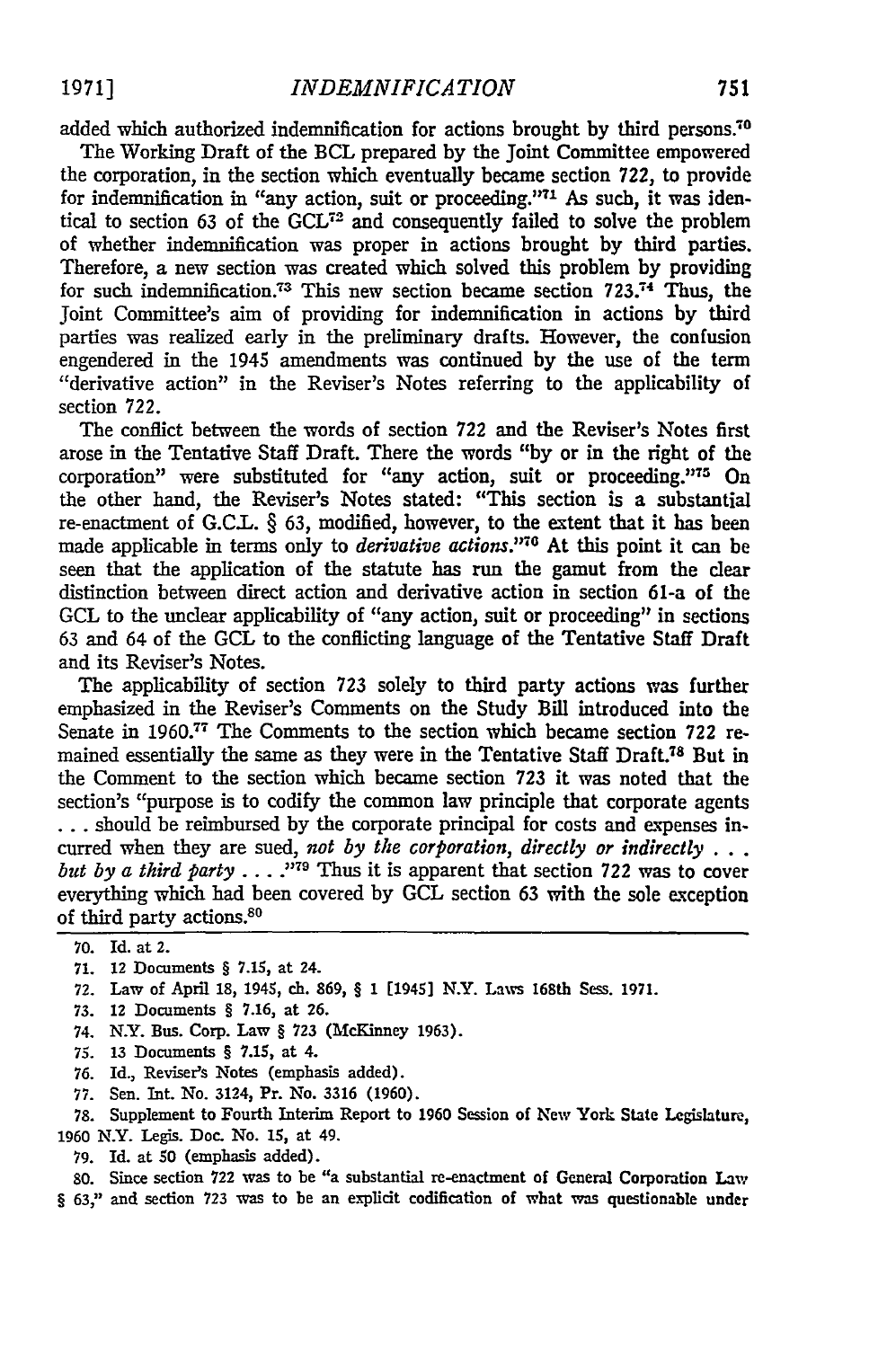When the BCL became the law of New York on April 24, 1961,<sup>81</sup> the contradiction became complete. The plain words of section *722* made it applicable to actions "by or in the right of a corporation"82 while the Legislative Comment continued to refer to its application to "derivative actions only."83 The final Comment to section 723 referred to its application to "actions or proceedings, other than derivative actions. '84 Senator Warren M. Anderson, who introduced the bill, referred to the sections as making "a clear distinction between indemnification in derivative actions (§ 722) and in non-derivative actions  $(\S 723)$ .<sup>185</sup> Nowhere was mention made of the fact that a derivative action does not necessarily include direct corporate action. With this state of affairs the New York courts were left to decipher the meanings of sections 722 and **723.88**

#### IV. JUDICIAL INTERPRETATION

Two recent New York cases, both arising from the same series of transactions, have confronted the courts with this conflict in the BCL. In *Prolestional Insurance Co. v. Barry*,<sup>87</sup> Chaut, an officer of the third party defendant, M.A. Schapiro & Company, Inc. (Schapiro) served as director of Professional for the benefit of Schapiro. Professional brought an action against Chaut for breach of his fiduciary duties and Chaut sought indemnification from Schapiro.<sup>88</sup> Schapiro contended that section **723** could not be applied where a director was sued directly by a corporation for breach of his fiduciary duties.<sup>80</sup> It also argued that sections *722* and **723** were mutually exclusive and that Chaut's right to indemnification was only from Professional under section **722.00** The court noted that section **723** was applicable to an action brought "'by or in the right

section **63,** the language of section **723** making it inapplicable to direct and indirect actions **by** the corporation lends some support to the proposition that both these actions were covered under **GCL** secion 63 and are presently covered under BCL section **722.**

**81.** Law of April 24, **1961, ch. 855, E19611** N.Y. Laws 184th Sess. **2356.**

**82.** Revised Supplement to Fifth Interim Report to 1961 Session of New York State Legislature, 1961 N.Y. Legis. Doc. No. 12, at **53.**

**83.** Id. at 54.

84. Id.

**85.** Anderson **&** Lesher, The New Business Corporation Law, 33 N.Y.S.B.J. 428, 429 **(1961.)**

**86.** The sections as they presently stand are amended versions of the 1961 Act. N.Y. Bus. Corp. Law §§ **722-23** (McKinney **1963).** However, the committee **bill** which **amended** the sections was based no a redraft submitted on behalf of the New York State Bar Association Committee on Corporate Law: "The announced intention for the submission of these changes **by** the Bar Committee was to improve the clarity and understandability of the sections covering indemnification as they will be applied **by** the practicing bar and their corporate clients and not to make any policy, substantive or procedural change In the provisions as they appear in the Business Corporation Law as passed in **1961."** 1962 **N.Y.** Legis. Doc. No. **30,** at 42.

**87. 60** Misc. **2d** 424, **303 N.Y.S.2d 556** (Sup. **Ct.), aft'd, 32 App.** Div. **2d 898, 302 N.Y.S.2d 722** (1st Dep't **1969).**

**88.** Id. at 425, **303 N.Y.S.2d** at **558.**

**89. Id.** at 426, **303 N.Y.S.2d** at **558.**

**90.** Id.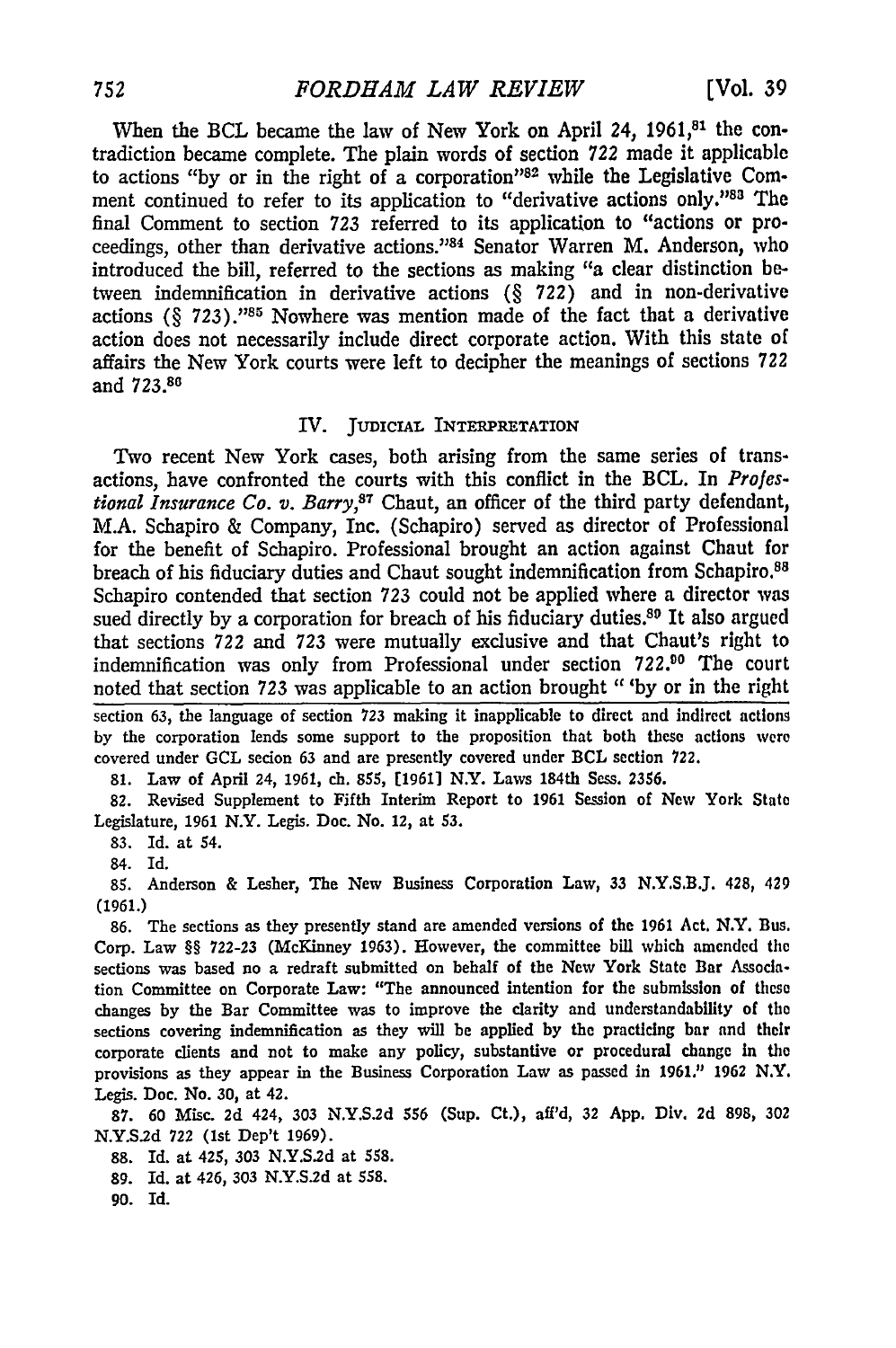of *any other corporation'* <sup>1921</sup> and was thus applicable to the case at bar.<sup>02</sup> The court defined actions by a third party corporation to procure a judgment in its favor as "so-called 'derivative suits.' <sup>103</sup> In order to give "full effect to the language utilized in section 723," the court maintained that such actions must be included within the scope of that section.<sup>94</sup>

The decision in *Barry* becomes important in light of the misapplication of its reasoning in a subsequent case arising out of the same facts, *Professional Insurance Co. v. Guerrini-Maraldi. <sup>9</sup> <sup>5</sup>*Professional was formed in 1957 **by** individuals associated with Oakeley, Vaughan, & Johnston, Inc. (Oakeley), a closely held corporation. Maraldi, along with others, wielded absolute control over Oakeley, and upon organizing Professional became one of its directors and officers. Oakeley was then signed to a management contract by which it was to act as Professional's manager and sole general agent. Subsequently, Professional went public and, through the acquisition of substantial stock interests, a new management team came into power. Maraldi, among others, was then sued for the breach of his fiduciary duties while he was a director of Professional.<sup>96</sup> As a result of the subsequent legal proceedings, Maraldi incurred expenses for which he sought and was granted interim indemnification under sections **723** and  $725(c)^{97}$  from Professional.

On appeal Professional contended that the BCL did not intend to protect a former director when he is sued directly by the corporation itself.<sup>08</sup> The

91. Id. at 427, 303 **N.YS.2d** at 559, quoting N.Y. Bus. Corp. Law § **723** (McKinney **1963).**

92. **60** Misc. 2d at 427, **303 N.Y.S.2d** at **559.** In response to Schapiro's contention that Chaut raised no "genuine issues of fact or law" the court noted there was an issue of fact raised by the pleadings. Id., 303 N.Y.S.2d at **560.** Also, "[r]egarding Schapiro's argument that Chaut has failed to establish a 'reasonable probability of success,' it must be noted that no such requirement is set forth in sections 722, **723** or 725 of the Business Corporation Law." Id. at **427-28,** 303 **N.Y.S.2d** at 560. The court further held that an interim indemnification allowance under section 725(c) is proper "within the ambit of a derivative **(§ 722)** or nonderivative **(§** 723) category as long as such allowance is necessary in connection with the defense in the litigation." Id. at 428, **303 N.Y.S.2d** at **561.**

**93.** Id. at 427, **303 N.Y.S.2d** at **559.**

94. Id., **303 N.Y..2d** at **S59-60.** The court further stated: "Such statutory construction is further buttressed **by** the careful use of the phrase 'the corporation' when referring to the party against which indemnification is sought and of the phrase 'any other corporation' when referring to the third party asserting the claim." Id., **303 N.YS.2d** at **560.**

**95.** 34 **App.** Div. **2d 756, 311 N.Y.S.2d 799** (1st Dep't **1970)** (mem.).

**96.** Brief for Plaintiff-Appellant at **8-12,** Professional Ins. Co. v. Guerrini-Maraldi, 34 **App.** Div. **2d 756, 311 N.Y.S.2d 799** (1st Dep't **1970)** (mem.).

**97.** N.Y. Bus. Corp. Law § 725(c) (McKinney **1963)** provides: "Where indemnification is sought **by** judicial action, the court may allow a person such reasonable expenses, including attorneys' fees, during the pendency of the litigation as are necessary in connection with his defense therein, if the court shall find that the defendant has **by** his pleadings or during the course of the litigation raised genuine issues of fact or law."

**98.** Brief for Plaintiff-Appellant at 39-41, Professional Ins. Co. v. Guerrini-Maraldi, 34 **App.** Div. **2d 756, 311 N.YS.2d 799** (1st Dep't **1970)** (mem.). Maraldi contended that indemnification was proper under section **722** in the case at bar despite the holding in the supreme court that section **723** was the applicable section. Brief for Respondent at **16,**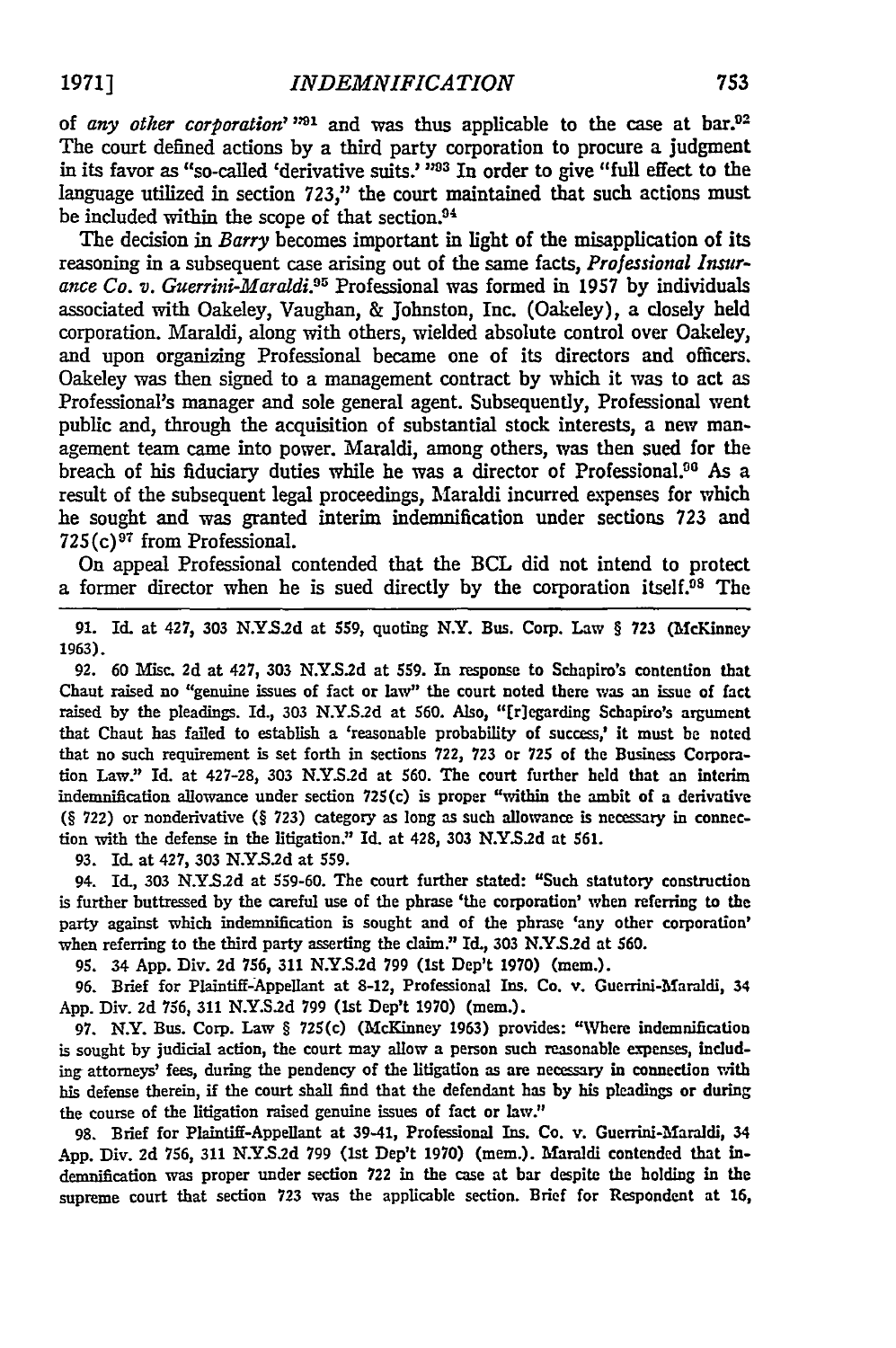supreme court had relied on the reasoning of *Barry.99* **By** unanimously affirming the supreme court without opinion the New York Appellate Division agreed that section 723 was the proper section under which a director was to receive indemnification in a direct action by the corporation. In light of the legislative history of the BCL, the court seemed to have applied the wrong section and to have failed to meet the real issue-did the legislature mean to have section **722** apply to a direct action by the corporation?

#### V. **CONCLUSION**

The contradiction between section 722 and its Comment arises from the fact that the Comment was itself a product of legislative assumption and oversight. Perhaps it was the fact that "it is not usual for such actions to be instituted by corporations<sup>" 100</sup> which caused this laxity in the legislature's drafting of the Comment. This laxity seems to have confused some of the commentators in their interpretations of sections 722 and 723. Hornstein, in analyzing the BCL, stated:

In general, indemnification may be ordered by resolution of the board of directors or shareholders either (i) in a *derivative action* except in relation to matters as to which the director or officer is adjudged to have breached his duty, or (ii) in a civil or criminal proceeding other than one *in the right of the corporation,* if he acted in good faith and had no reasonable cause to believe that his conduct was unlawful.<sup>101</sup>

Professor Hoffman explained the new law as authorizing "indemnification of directors and officers in both *derivative (Section 722) and non-derivative (Section 723*) categories."<sup>102</sup> On the other hand, Professor Henn clearly thought that the BCL differentiates between the direct and the derivative action. "New York... impose[s] high standards for indemnification, especially in actions by

Professional Ins. Co. v. Guerrini-Maraldi, supra. An alternative argument made was that if section **722** did not apply, section **723** must. Id. at 21. The situation in this case was extraordinary. The plaintiff corporation claimed to be in dire financial straits and would be forced out of court if ordered to grant indemnification. Reply Brief for Plaintiff-Appellant at 22-25, Professional Ins. Co. v. Guerrini-Maraldi, supra. Thus, part of the reasoning for interim indemnification, i.e., the greater financial resources of the corporation, seems to **be** missing. See Cheek, Control of Corporate Indemnification: **A** Proposed Statute, 22 Vand. L. Rev. **255, 286-87 (1969).**

**99.** Record on Appeal at 347, Professional Ins. Co. v. Guerrini-Maraldi, 34 **App.** Div. **2d 756,** 211 **N.Y.S.2d 799** (1st Dep't **1970)** (mem.): "The fact that the movant is sued **by** the corporation itself in the 'Oakeley' action, rather than **by** another in its behalf, also does not constitute a basis for a different result. While the statement to that effect **by** the Court In the decision on the Chant motion is dictum, the reasoning employed is compelling." Id. at 348. **100.** Report of the New York Law Revision Commission, supra note 53, at 21.

**101.** Hornstein, Analysis of Business Corporation Law, N.Y. Bus. Corp. Law app. **1,** at 441, 470 (McKinney **1963)** (emphasis added). This would apply also to court-ordered indemnification in that a court's power to indemnify is no more extensive than that of the board of directors or shareholders. See N.Y. Bus. Corp. Law § 725(a) (McKinney 1963).

102. Hoffman, The Status of Shareholders and Directors under New York's Business Corporation Law: A Comparative View, 11 Buffalo L. Rev. 496, **573-74** (1962) (emphasis added **&** footnote omitted). See also note **85** supra, and accompanying text.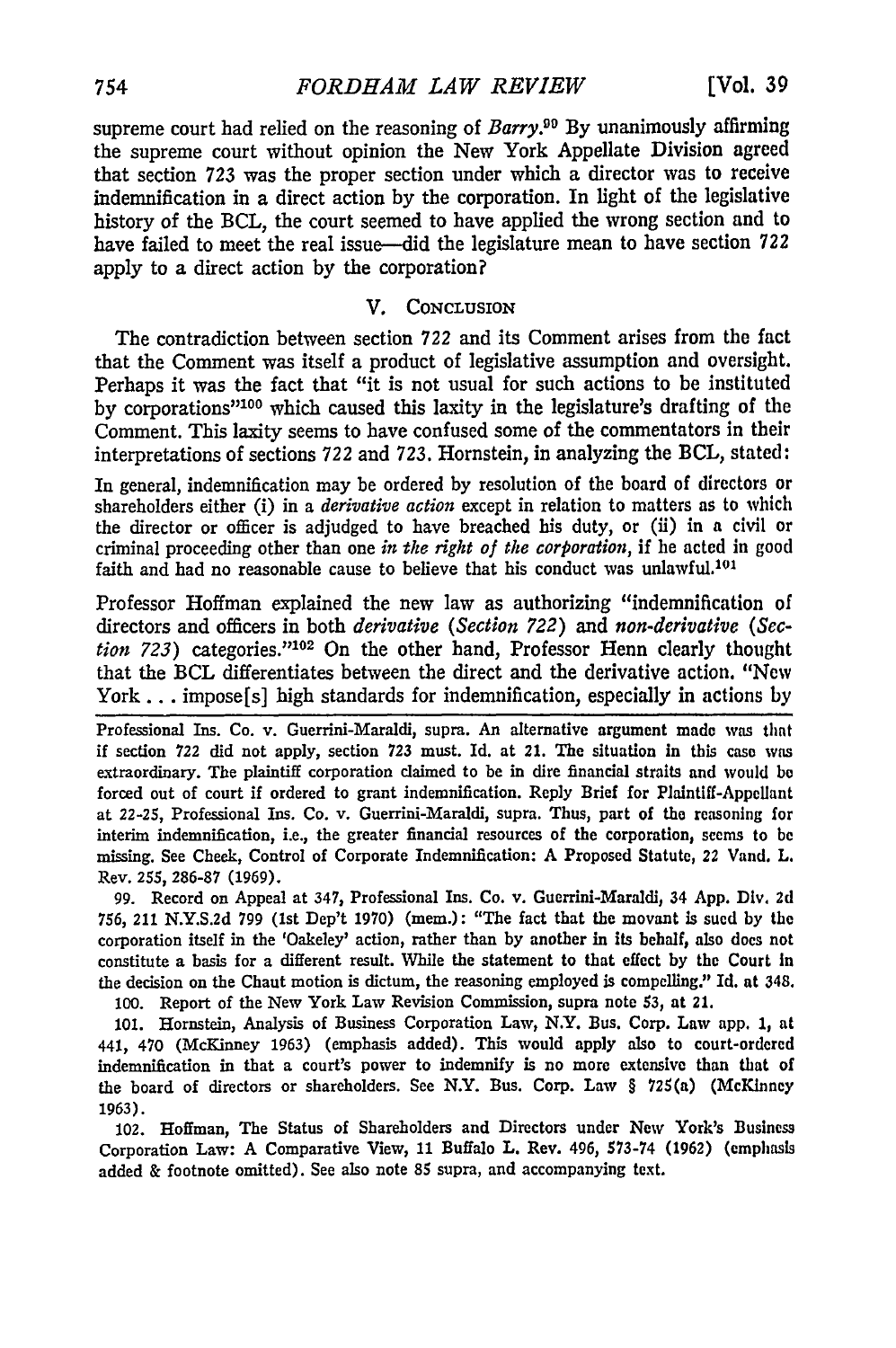or in the right of the corporation **. . .** i.e., actions *by the corporation or derivative actions."10 <sup>3</sup>*

From an examination of the history **of** the BCL, *i.e.,* the reasons for changes together with the plain language used and the assumptions made in implementing the changes, it would appear that the court in *Maraldi* incorrectly applied section 723. The court relied on the reasoning in *Barry,* a case in which the director sought indemnification from a corporation other than the one bringing the action. **By** applying such reasoning to reach the same result in a case where indemnification was sought from the corporation bringing the action, the court has apparently misconstrued the legislative purpose.

The difference between the actions was dearly recognized under the amendments to the **GCL** in 1941104 which encompassed both the direct and derivative actions. However, in the 1945 changes the derivative action seems to have been of paramount concern to the legislature in its restructuring of section 61-a into section 64,105 although the actual language of section 64 was apparently broad enough to include both types of actions.<sup>106</sup> It was here that the confusion began. Because the direct action was rare, it was assumed that the statute would be applicable to the direct action.<sup>107</sup> Thus the legislature apparently confined its emphasis to the section's applicability to the derivative action. In drafting the BCL, this thinking was naturally carried forward because the emphasis was no longer on the applicability of the statute to "derivative" actions but to "third-party" actions. The resultant aim of the BCL was to separate what was surely applicable before-the "derivative" action-from what was more doubtful in its application-the third-party action.<sup>108</sup> That the term "derivative" action included, in the minds of the New York legislature, the direct action by the corporation is indicated by the plain words of applicability of section 722-an action "brought by or in the right of the corporation."<sup>103</sup>

Proper statutory interpretation dictates that one first look to the language in the statute itself "[flor it must be presumed that the means employed by the legislature to express its will are adequate to the purpose and do express that will correctly."110 Instead, however, the Supreme Court of New York,

**106.** Id. § 4.

107. See Report of the New York Law Revision Commision, supra note *53,* at 21.

**108.** See **10** Documents 3-4.

**109.** N.Y. Bus. Corp. Law § 722 (McKinney **1963).** One commentator, in discussing the words **"by** or in the right of the corporation" in the Delaware statute, 4 Del. Code Ann. tit. **8,** § 145(b) (Supp. **1969),** said: "The suit, in the name of the corporation may be initiated **by** the corporation, but is usually brought **by** a stockholder in the name of the corporation." Sebring, Recent Legislative Changes in the Law of Indemnification of Directors, Officers and Others, **23** Bus. Law. **95, 101 (1967).** It is interesting to note that in discussing the New York BCL the same author referred to it as distinguishing between "indemnification in the case of the third party suit **...** and the derivative action **....** " Id. at **99.**

110. H. Black, Construction and Interpretation of the Laws 45 (2d ed. 1911). However,

<sup>103.</sup> H. Henn, supra note **3,** § 380, at 810-11 (emphasis added).

<sup>104.</sup> Law of April 14, 1941, ch. **350,** § **1** [1941] N.Y. Laws 164th Sess. 1034 (repealed 1945).

**<sup>105.</sup>** Law of April **18,** 1945, **ch. 869,** § **1** [1945] N.Y. Laws 168th Sess. **1971.**